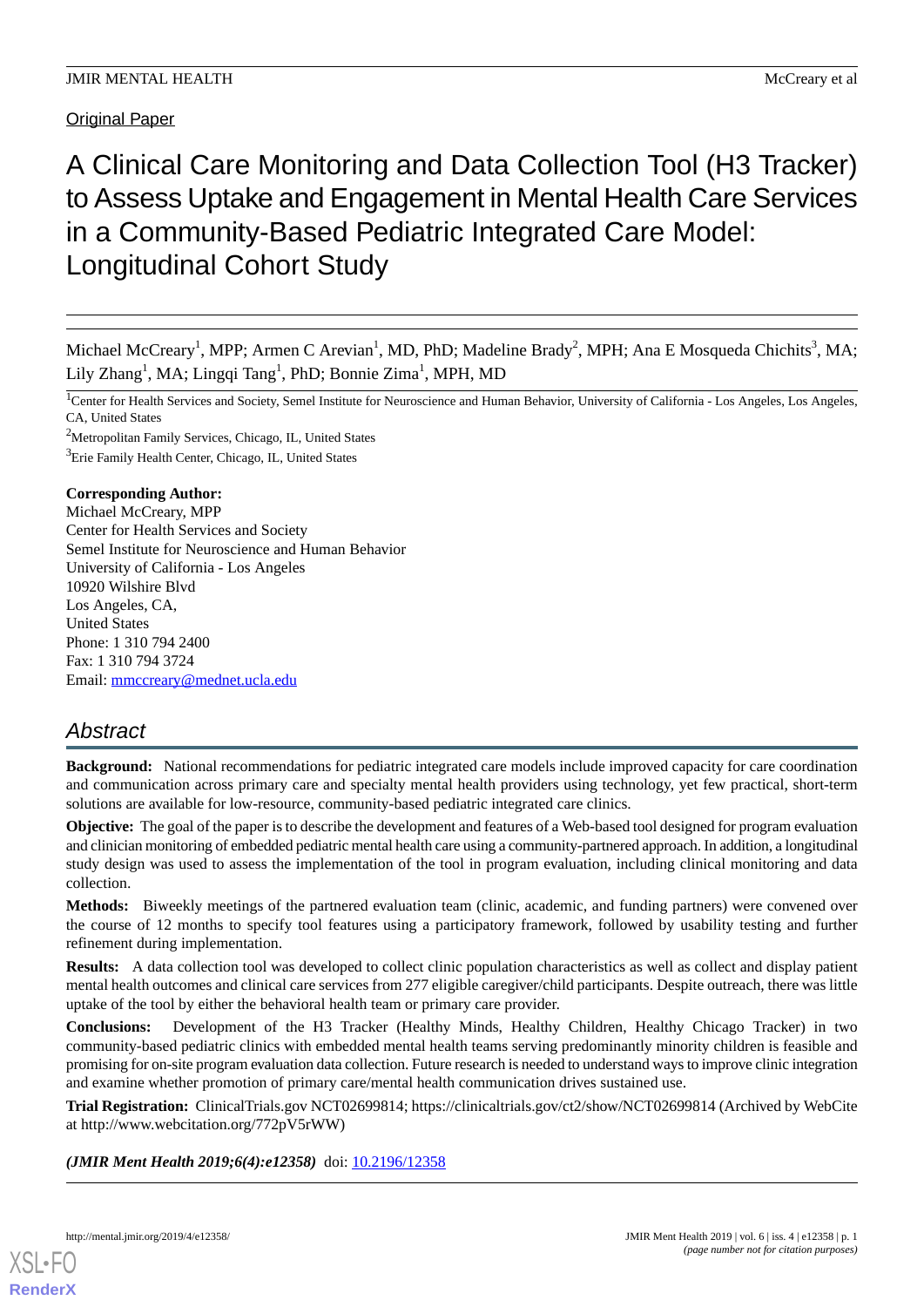#### **KEYWORDS**

integrated health care systems; data collection methods; community-based participatory research; community mental health services

# *Introduction*

Pediatric primary care providers are well positioned to detect developmental delays and mental health problems early, but access to community-based mental health programs and information exchange across providers is often poor [[1\]](#page-9-0). Because of this, integrating pediatric and behavioral health care has been an important part of recent efforts to enhance health care delivery and impact [[2](#page-9-1)-[7\]](#page-9-2). Integration facilitates increased access to behavioral health care, improved infrastructure, and enhanced financial efficiency through reorganized financial and reimbursement structures [\[3](#page-9-3)]. It is also associated with increased use of primary care, with patients more likely to visit their primary care doctor and make more frequent visits to primary care [\[8\]](#page-9-4). In integrated care, primary and mental health specialists are able to develop a relationship, helping to bring together different caregivers to develop a coordinated health care plan for patients [[5\]](#page-9-5). Further, a key feature of collaborative care is tracking clinical outcomes, which has been shown to greatly increase patient response to treatment [[9](#page-9-6)[,10](#page-9-7)].

National recommendations for pediatric integrated care models include improved capacity for care coordination and communication across primary care and specialty mental health providers using technology [[11-](#page-9-8)[13\]](#page-9-9). Improved communications technology can allow therapists or other providers to be alerted when a course of treatment is ineffective or harmful, predicting treatment failure, risk of hospitalization, or other negative outcomes [[9\]](#page-9-6). For patients, being able to track clinical outcomes can be encouraging, decreasing patient skepticism about the course of treatment by providing evidence of successes, thus improving patient commitment to treatment [\[9](#page-9-6)]. Through developing technology, three of the largest barriers to adoption of clinical tracking systems—cost to health care systems, user relevancy, and time required to learn about the tool [\[9](#page-9-6)]—can be mitigated because of the decreased costs associated with creating systems with this capacity, increased relevance for patients and providers through tool customization and flexibility of modification, and decreased time required to use the tool due to customization and increased user relevancy.

While the importance of coordination and communication in the health care system has been widely documented [[2](#page-9-1)[,4-](#page-9-10)[7\]](#page-9-2), these efforts are often costly, requiring system organization, privacy control, and mental and physical health system financial integration that only larger, wealthier health care organizations have [\[1](#page-9-0),[12](#page-9-11),[14,](#page-9-12)[15](#page-9-13)]. Electronic health records (EHRs) are integral to enhancing patient care, and an effective EHR system provides more efficient contact between patients and their care team, resulting in substantial cost savings through more effective care [[16](#page-9-14)[-19](#page-9-15)]. When EHRs are siloed within one care system and mental and physical health services are performed through different systems, coordination of these services requires information exchange that can be infeasible for many organizations [[15,](#page-9-13)[19](#page-9-15)-[23\]](#page-9-16). Further, the ever-changing landscape of health care can require adjustments to the EHR, and these

modifications require either a large outlay of capital or internal staff with programming capabilities, less likely to be present within smaller health care organizations [\[23](#page-9-16)[-26\]](#page-10-0). The advantages that come from EHRs, however, cannot be realized without a customized, user-centered EHR system [\[19](#page-9-15),[20,](#page-9-17)[25,](#page-10-1)[27](#page-10-2)[,28](#page-10-3)].

To introduce a practical short-term solution for community-based pediatric integrated care models, this paper describes the development and implementation of the H3 Tracker, a Web-based clinical care documentation and data collection tool for use in two federally qualified health care centers with embedded mental health teams serving low-income, predominantly racial and ethnic minority children and their families. Objectives are as follows:

- To describe the development of the Web-based tool using a community-partnered participatory approach and its features;
- To assess the implementation of the tool for clinical monitoring of embedded mental health care as well as data collection for program evaluation using a longitudinal cohort study design.

# *Methods*

#### **Project Overview**

Healthy Minds, Healthy Children, Healthy Chicago (H3) is a project funded by the Illinois Children's Healthcare Foundation to improve access to and engagement in child mental health services at two federally qualified health care centers through implementation of community-based pediatric integrated care models [[29\]](#page-10-4). The proposed mechanism was to integrate primary and mental health care services, improving access and engagement of these services for the prevention and early detection of children's mental health problems [\[30](#page-10-5)]. Two clinic sites were selected to develop integration strategies tailored to the needs of their patient populations, staff, clinic organization, and available resources. Both clinics were located in the Chicago metropolitan area, serving low-income children and their families.

The program evaluation aims were to assess the implementation of the care models, with metrics conceptualized as uptake and engagement in mental health services, and examine the relationship between use of on-site mental health care and childand parent-level clinical outcomes at 3, 6, and 12 months using standardized measures. To meet these aims, the H3 Tracker was developed to align with clinic workflow analyses and program evaluation design. The H3 Tracker collected data on the overall clinic population demographics; baseline and 3-, 6-, and 12-month follow-up surveys for participants; and embedded mental health or case management services provided to the children and primary caregivers enrolled in the evaluation. The study time period was 24 months, from April 2016 to March 2018. The original 1-year baseline data collection time period was extended to 18 months to improve subject enrollment. Thus,

 $XS$ -FO **[RenderX](http://www.renderx.com/)**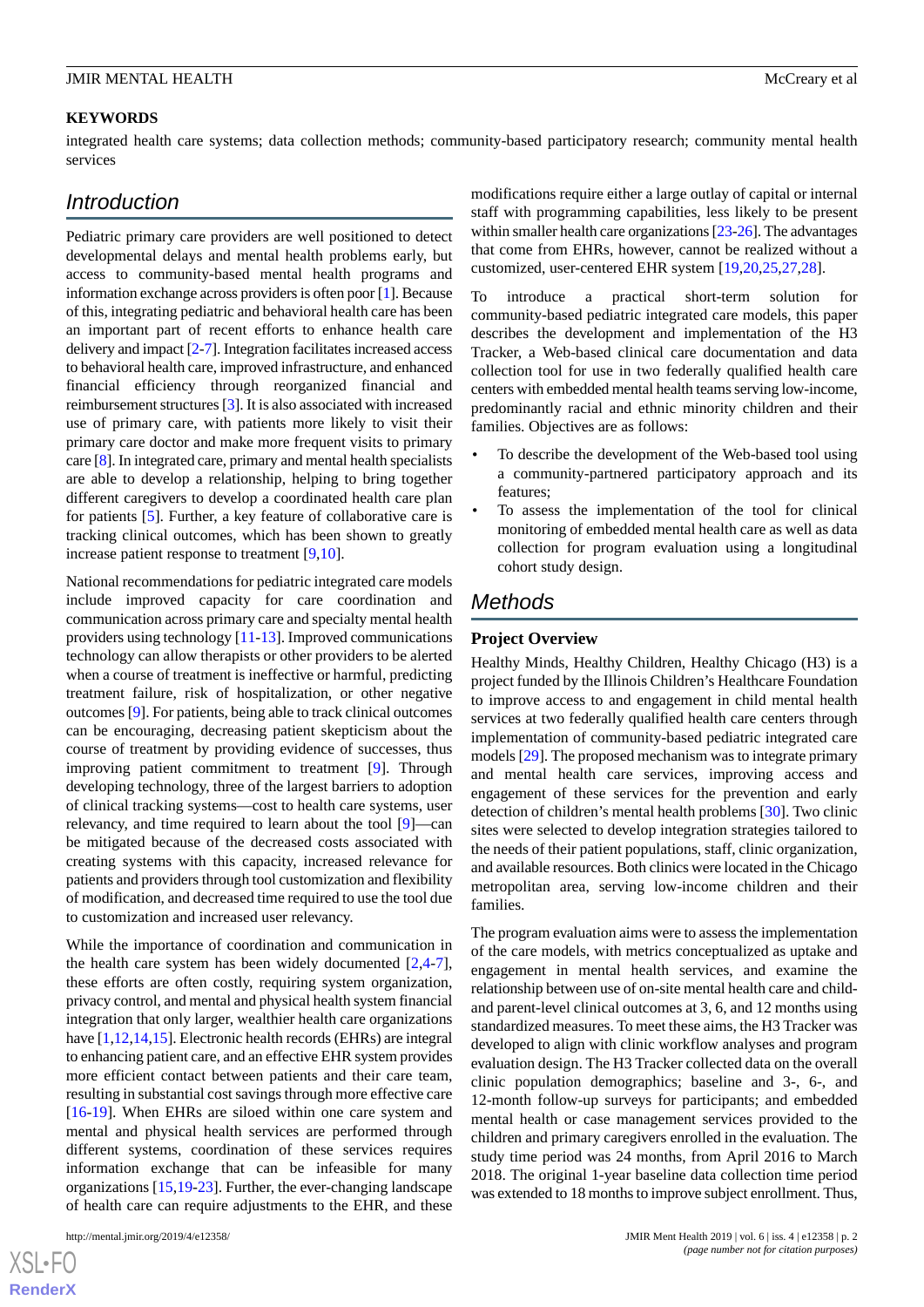the sample of children eligible for 12-month follow-up interviews was restricted to those who completed baseline surveys within the first 12 months. Eligibility for the study was determined by a positive score on the Pediatric Symptom Checklist (PSC) corresponding to need for further mental health assessment with the option of a clinical override by clinic staff [[31\]](#page-10-6). Study and informed consent procedures as well as the design and content of the H3 Tracker were approved by the institutional review boards of the University of California at Los Angeles (UCLA) and University of Illinois at Chicago. This study is also registered with ClinicalTrials.gov [NCT02699814].

# **Development of the H3 Tracker**

The need to develop the H3 Tracker to support program evaluation was identified during the development of the partnered evaluation process. Clinic sites and the academic team in Los Angeles explored strategies on how to transfer clinic data to the academic partner. Direct transfer from the EHR system to a secure server at UCLA was proposed; however, the resources and workforce needed to coordinate these systems and appropriately organize the data were outside of the scope of the project. Abstraction of specific data elements from existing administrative data (ie, sociodemographics) was also explored, but the team decided to have the site data coordinator (SDC) enter information directly into the H3 Tracker because overall it was less time-consuming. Further, additional elements that the evaluation required were not collected in the EHR, so creating a tool to fulfill these requirements was necessary.

Biweekly meetings were convened over the course of 12 months led by the academic partners with participation from community clinic staff and the project funder [[30\]](#page-10-5). The tool was developed using a participatory framework in consultation with the principal investigator, working from a detailed evaluation design plan and clinic workflow diagrams to structure the features of the tool. Input on the development of the H3 Tracker was solicited from the data collection team, clinic physicians, mental health clinicians, and other care team members, with the majority of feedback coming from the mental health and data collection team because of their familiarity with project demands and availability. The feedback was used to refine H3 Tracker features, change wording or the ordering of questions, and add other features when possible. An iterative approach was taken, and when feature requests were unable to be incorporated due to infrastructure limitations or project needs, more feedback was solicited, with other ideas discussed and related design changes incorporated.

After sufficient discussion about project goals and H3 Tracker design, a prototype was constructed. The H3 Tracker was developed using the Chorus participatory technology platform, customized to fit the needs of a diverse clinic population as well as varying needs of the different end user types. Chorus is a Web application that allows the user to create personalized Web-based and mobile apps through a simplified visual interface without the need for computer programming skills [[32](#page-10-7)[,33](#page-10-8)]. The Chorus application was developed using AngularJS, Ruby, and MySQL and is a hosted service provided through UCLA. Data

 $XS$  $\cdot$ FC **[RenderX](http://www.renderx.com/)** in Chorus are encrypted, password-protected, and stored on a secure server located at UCLA.

The prototype was presented at an in-person meeting with site data collectors and other clinic staff from both project sites, with usability tests used to inform additional modifications to the tool. During the training, participants entered mock data into the tool, and afterwards the functionality and design of each page was discussed. Particular attention was paid to aligning H3 Tracker features to the common elements of the clinics' work flows. Together, this feedback also guided the development and refinement of the training manual.

Additionally, some areas for refinement were discovered during implementation of the tool at the clinic sites, and when possible, these were actualized during the course of the project. One was the ability to document contact attempts of participants, when the SDC would call participants to try to collect follow-up surveys. The SDCs would keep a record of their participant contact attempts on a separate document, not within the H3 Tracker, but felt that being able to document this within the H3 Tracker itself would help increase the awareness and accuracy of the documentation of previous contact attempts. Being able to respond to user demands and modify the tool accordingly helped increase the acceptability of the tool since it was more tailored to the wants and needs of users. The ability to change or add features after deployment in the clinic allowed issues to be addressed that were difficult to anticipate beforehand, which allowed for more appropriate use of the tool in the clinic workflow over what it would have been with only preimplementation user-centered design.

To assess the adoption of the tool, data on the number of user interactions were analyzed. In addition, feasibility was represented by the time spent on each page of the tool, the number of participants enrolled in the project, and the number of times a user was able to record services administered by clinic staff for each participant.

# *Results*

# **Tool Customization: User Types and Clinics**

Through discussions with academic and clinic partners, it was determined that 3 user types would be developed: (1) clinic SDC, (2) mental health clinician, and (3) pediatric primary care provider. The SDCs would input the majority of project data and record services administered to study participants. The mental health clinicians would have access to the same surveys to allow option to administer more sensitive measures (eg, trauma exposure). The primary care providers would be able to view a timeline of embedded mental health care processes for each patient as well as view the results of all of the surveys.

In addition to user types, the tool was customized for different clinic needs. Because one of the clinics served predominantly Spanish-speaking patients, a Spanish language version was created using a two-step back and forth translation approach. The tool contained validated measure translations when available, but when no validated translation existed, measures were translated by the study team.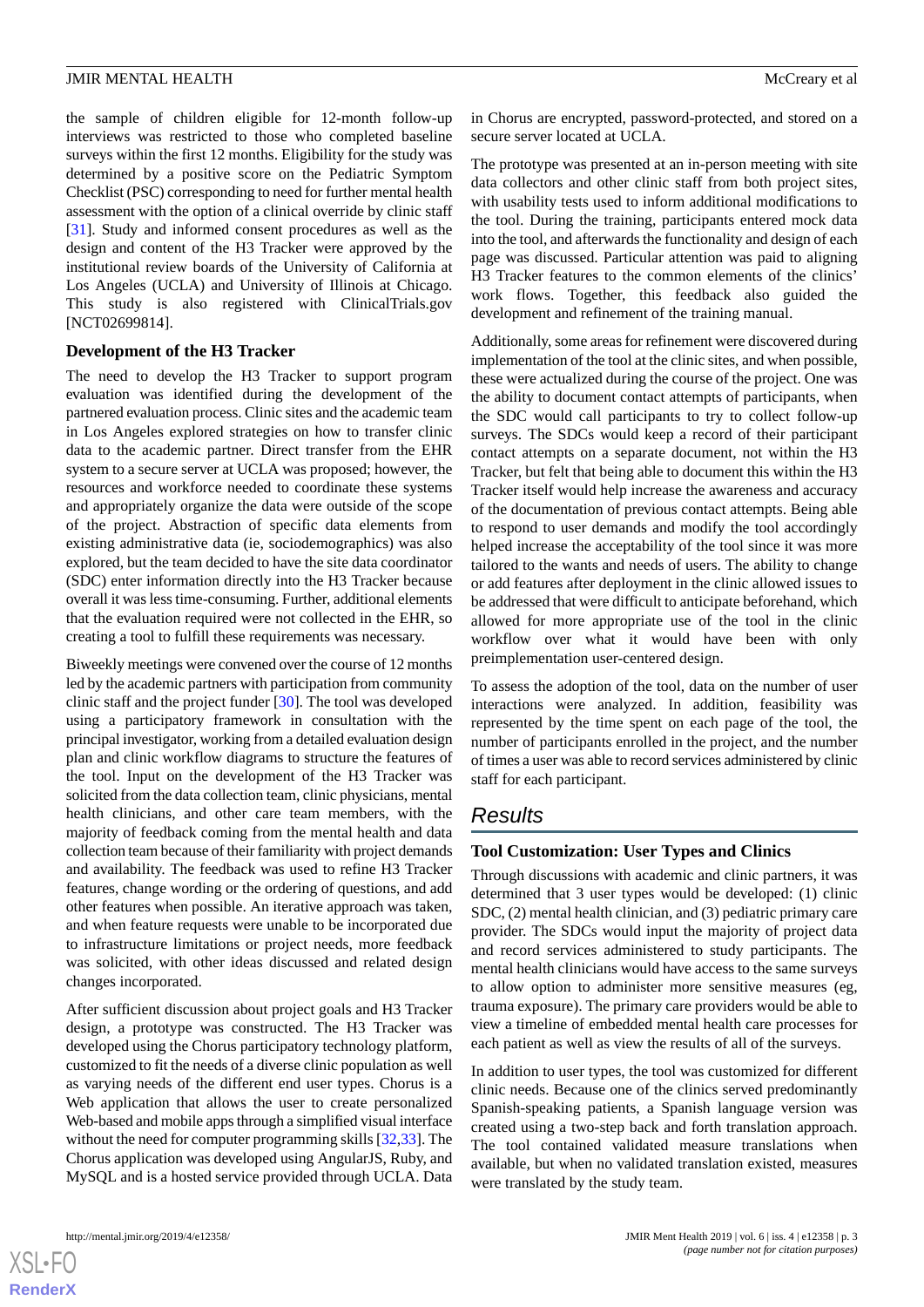# **Tool Features and Workflow**

The enrollment and data collection process is summarized in [Figure 1](#page-3-0) (see [Multimedia Appendices 1](#page-8-0) and [2](#page-8-1) for the data flow and data structure diagrams). The main features of the H3 Tracker are the Daily Census of Clinic Patients, Program Evaluation Eligibility Check, Surveys, and Clinical Care Monitoring.

*Daily Census of Clinic Patients*

The Daily Census of Clinic Patients (hereafter referred to as the Daily Census) was developed to collect general demographic information about the clinic population. In addition to demographic information, details about the child's visit and eligibility for the study were documented. Data from the Daily Census were collected to describe the pool of eligible subjects and assess potential sources of selection bias for the evaluation.

<span id="page-3-0"></span>**Figure 1.** Process flow diagram. H3: Healthy Minds, Healthy Children, Healthy Chicago.



 $XS$  • FC **[RenderX](http://www.renderx.com/)**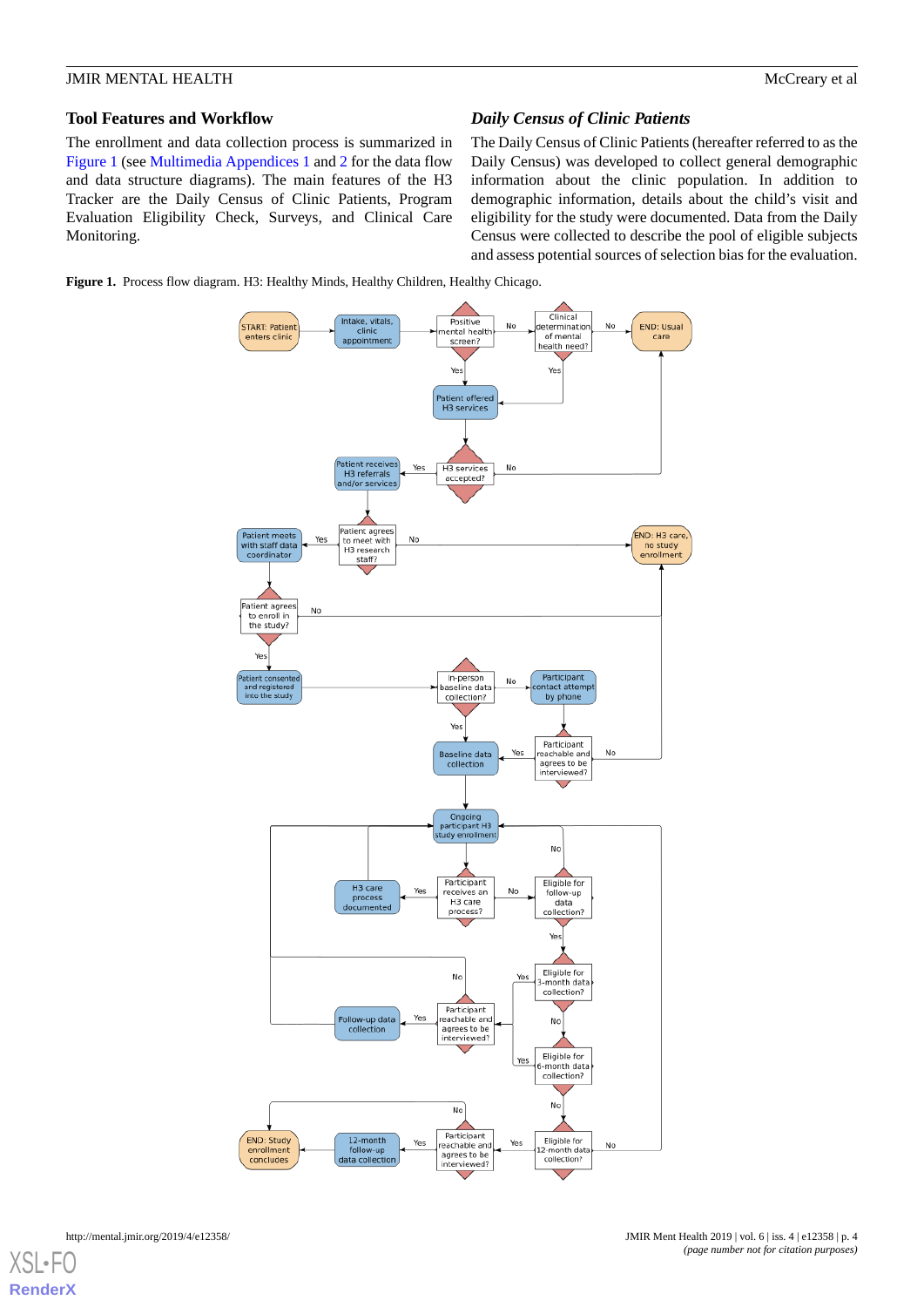<span id="page-4-0"></span>**Figure 2.** Daily Census page.

**Daily Census** 

| Add new entry:                                                                     |                                                            |
|------------------------------------------------------------------------------------|------------------------------------------------------------|
| <b>Visit date</b>                                                                  |                                                            |
| 12/19/2018                                                                         | É                                                          |
| Child's date of birth                                                              |                                                            |
| Month<br><b>Day</b>                                                                | Year                                                       |
| $\boldsymbol{\mathrm{v}}$                                                          | $\overline{\mathbf{v}}$<br>$\boldsymbol{\mathrm{v}}$       |
| Gender                                                                             | Race (check all that apply)                                |
|                                                                                    | 1 - Black or African American<br>$\boldsymbol{\mathrm{v}}$ |
|                                                                                    | 2 - White/Caucasian<br>3 - Asian, includes East Indian     |
| Ethnicity                                                                          | 4 - American Indian/Alaska Native                          |
|                                                                                    | ۷.<br>5 - Native Hawaiian or other Pacific Islander        |
| Well child visit?                                                                  | $\Box$ 6 - Other                                           |
|                                                                                    | ▼                                                          |
| Additional details for positive screen/clinic team override                        |                                                            |
| Declined H3 services                                                               | <b>Screening</b>                                           |
|                                                                                    | O Unable to screen                                         |
| Does not speak English or Spanish                                                  | Unfinished/incomplete screener                             |
| H3 service use in the past three months (primary caregiver or any child in family) |                                                            |
| Unable to contact about the H3 study (positive screen or clinic override)          | ● Not screened per clinic protocol                         |
| Clinic team override                                                               |                                                            |
|                                                                                    |                                                            |
|                                                                                    |                                                            |
|                                                                                    |                                                            |

The Daily Census page ([Figure 2\)](#page-4-0) was modified for flexibility to the workflow of the SDCs. The assumption when the page was first developed was that the SDCs would enter patients as they came into the clinic. As project implementation progressed, it became clear that the workflow of the SDC would not often permit this; rather, the previous day's information would be entered when the SDC did not have recruitment or other project obligations. To accommodate this change, functionality was built to allow the SDCs to edit the Daily Census date so information could be entered for patients who came in on a previous date. All of the information entered for the selected date was visible at the bottom of the screen, so that information could be tracked and, if entered incorrectly, flagged and reported. The feature to self-edit the data was not developed to limit accidental data erasures.

# *Program Evaluation Eligibility Check*

The SDCs accessed the Program Evaluation Eligibility Check (Eligibility) section after a potential participant was identified. The Eligibility section was used to confirm that the patient met all eligibility criteria. Inclusion criteria were being a child aged 0 to 16.99 years and having English or Spanish language fluency and a total score on the PSC above the cut-point corresponding to need for further child mental health assessment or clinical

[XSL](http://www.w3.org/Style/XSL)•FO **[RenderX](http://www.renderx.com/)**

judgement of an unmet need for child mental health care (ie, clinical override). Exclusion criteria were receipt of any on-site mental health care or case management in the past 3 months (to ensure entry of children more likely to be receiving a new episode of H3 care) and having a sibling enrolled in the study (to safeguard against clustering within families). Anyone excluded from the study could still receive H3 care at the clinic but would not be enrolled in the evaluation. If the information indicated that the patient was not eligible for the program evaluation, the entry would be flagged and a warning page would appear. Otherwise, the patient would meet with the SDC after their clinic appointment, and if there was agreement to participate, the patient would be registered in the study and baseline data would be collected. If the patient was not able to stay, the SDC would follow up with the parent by phone.

# *Surveys*

After registration in the study, a reference to the parent/child dyad would appear in the Surveys section. This section contained a list of patients needing baseline or follow-up data collection, organized under the headings baseline, 3-month follow-up, 6-month follow-up, and 12-month follow-up. The lists of patients were labeled with the parent and child's name and enrollment date, which allowed the SDC to prioritize patient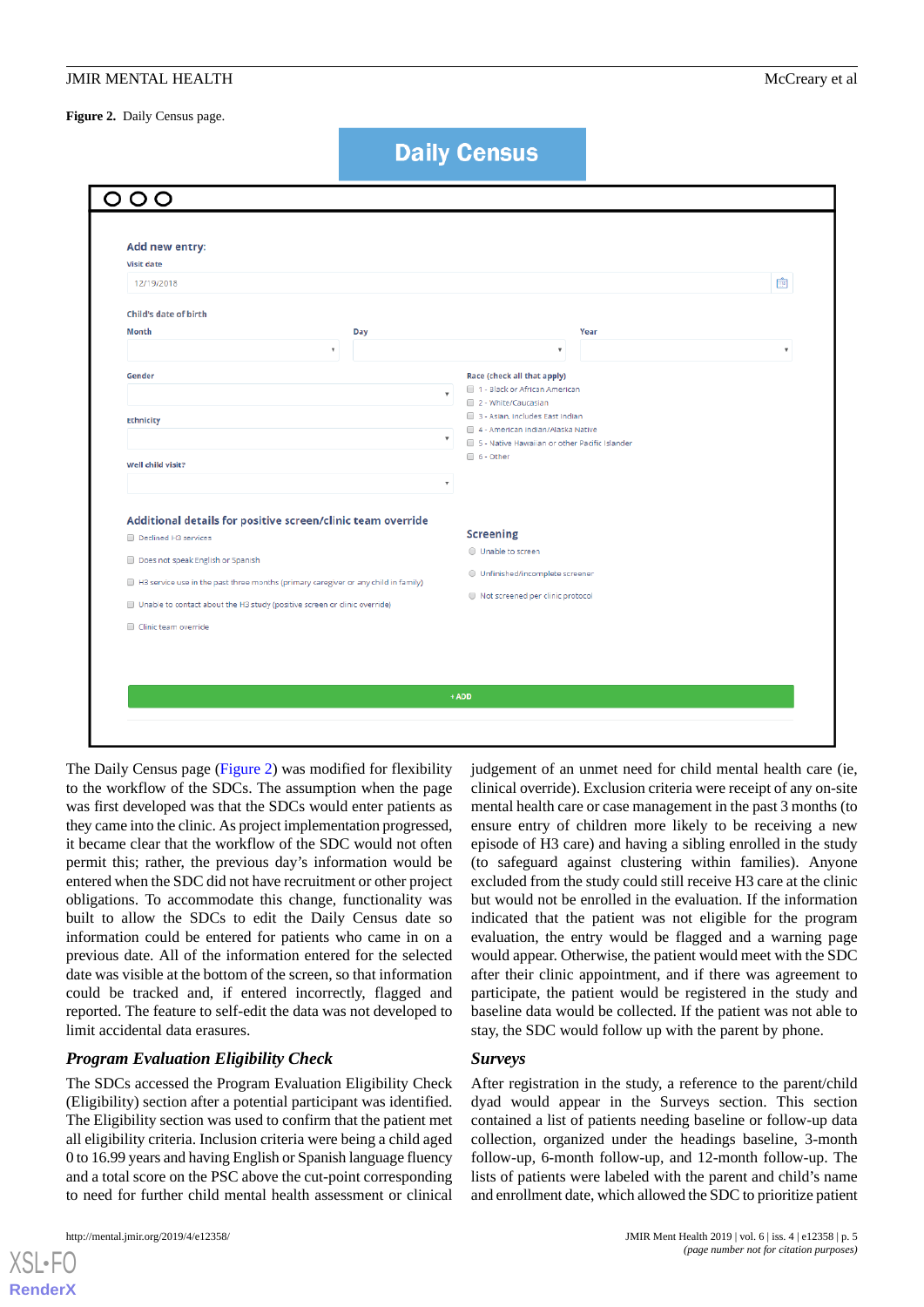outreach. Their name would appear here upon enrollment or two weeks prior to the date of the 3-, 6-, and 12-month follow-up phone interviews to allow the SDC time to contact the parent and/or youth and schedule the interview.

Upon selection of a patient in the survey list, a page appeared that allowed the SDC to log a participant contact event. If the participant was not available, the SDC would record up to 6 contact attempts until the participant was considered a soft refusal for participation, at which time the participant was removed from the list of surveys to be completed. The participant could also decline participation, and the SDC would indicate this on the page, which would remove the participant from the list.

After the SDC indicated a successful contact attempt, a list of measures would appear indicating which items needed to be collected. Data from all parent- and youth-reported measures were collected directly by the SDC with two exceptions: site 2 chose to collect data from the PSC and Traumatic Events Screening Inventory (TESI) by the on-site mental health clinicians as part of the clinic's existing mental health screening or assessment. At both sites, these data were entered into the H3 Tracker by the SDC.

The list of measures varied by child age as well as by respondent, so the interface was programmed to only display measures relevant for the child's age, with an indication of who should respond to the measure, the parent or the child ([Table](#page-6-0) [1\)](#page-6-0). The clinical outcome measures in the tool were tailored to the child's development, addressing a unique need in pediatric integrated care models [[34](#page-10-9)[,35](#page-10-10)]. There were three age groups for the study, each of which received a different collection of surveys. One group was children aged 0 to 2 years. This page showed all measures except those focused on emotional and behavioral functioning of the child and trauma exposure. A second group included children aged 3 to 11 years. This page showed the emotional-, behavioral-, and trauma-focused measures for children in addition to resilience measures and measures of parental depression and parenting stress. The third group was a parent/child dyad where the child was older than 11 years. This group was given the youth version of same standardized measures for the 3- to 11-year-olds as well as a high-risk behavior measure adapted by the principal investigator to integrate clinic partners' experience in caring for youth in their communities. After completion, the SDC would indicate that the participant had completed the baseline set of measures and surveys, which would remove the participant from the patient list of surveys to be collected.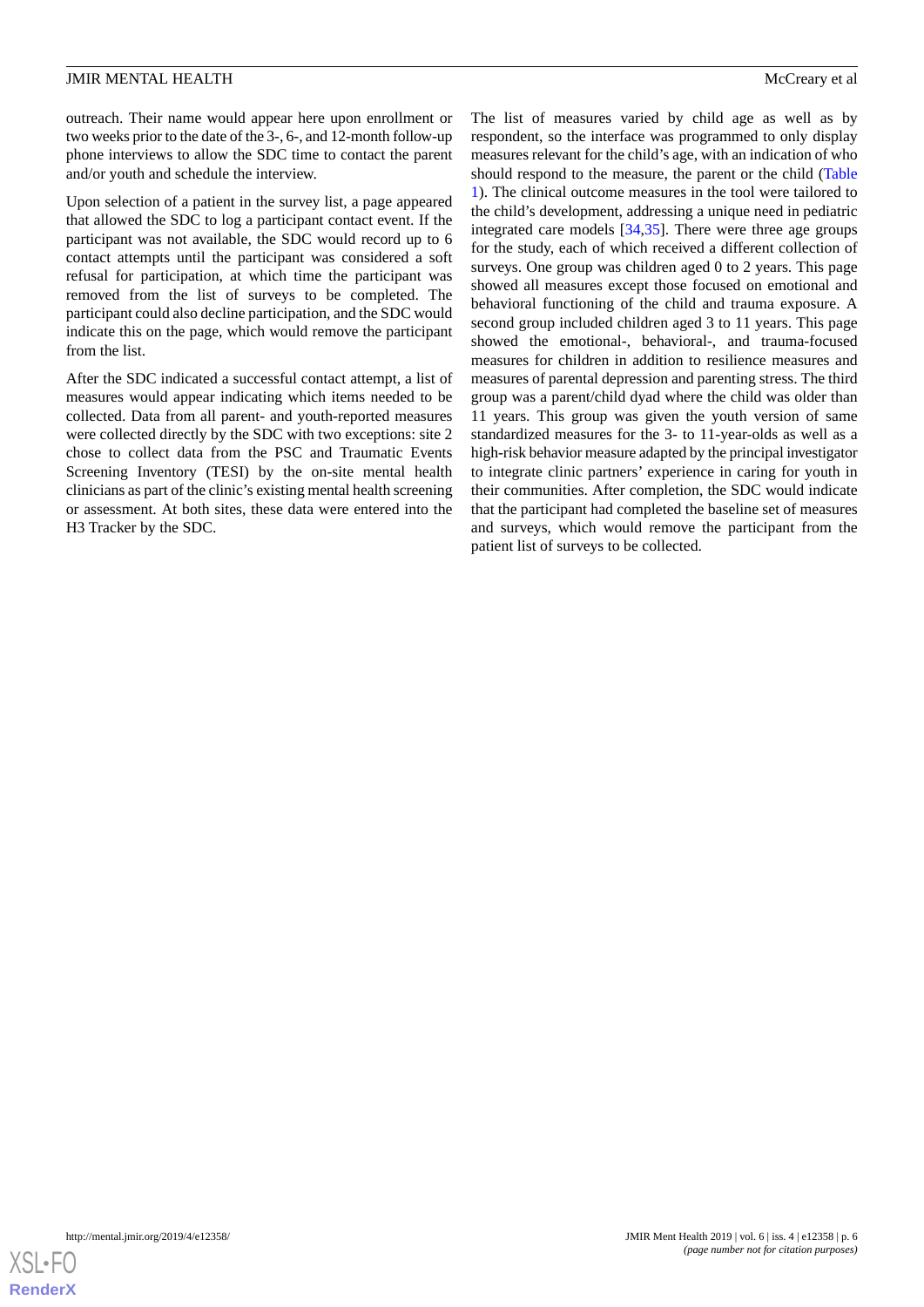<span id="page-6-0"></span>**Table 1.** Data summary by child age group and study time point.

| McCrea |
|--------|
|        |

| Measure (informant)                                                            | Child age               |             |                                                       | Time point  |              |
|--------------------------------------------------------------------------------|-------------------------|-------------|-------------------------------------------------------|-------------|--------------|
|                                                                                | $<$ 3 yrs               |             | $\geq$ 3 yrs, <12 yrs $\geq$ 12 yrs, <17 yrs Baseline |             | Follow-up    |
| Background information (parent)                                                | $\mathbf{x}^{\text{a}}$ | $\mathbf X$ | $\mathbf X$                                           | $\mathbf X$ | $\_^{\rm b}$ |
| $PSI-SFc$ (parent)                                                             | $\mathbf X$             | $\mathbf X$ | $\mathbf X$                                           | $\mathbf X$ | $\mathbf X$  |
| $CD-RISC-25d$ (parent)                                                         | $\mathbf X$             | $\mathbf X$ | $\mathbf X$                                           | $\mathbf X$ | $\mathbf X$  |
| PHQ-9 <sup>e</sup> (parent)                                                    | $\mathbf X$             | $\mathbf X$ | $\mathbf X$                                           | $\mathbf X$ | $\mathbf X$  |
| $CISf$ (parent)                                                                | -                       | $\mathbf X$ | $\overline{\phantom{0}}$                              | $\mathbf X$ | $\mathbf X$  |
| PSC <sup>g</sup> (parent)                                                      |                         | $\mathbf X$ |                                                       | $\mathbf X$ | $\mathbf X$  |
| TEST <sup>h</sup> (parent)                                                     | -                       | $\mathbf X$ | $\overline{\phantom{0}}$                              | $\mathbf X$ | -            |
| Behavioral questions (parent)                                                  | $\mathbf X$             | $\mathbf X$ |                                                       | $\mathbf X$ | $\mathbf X$  |
| Behavioral questions (youth)                                                   |                         |             | $\mathbf X$                                           | $\mathbf X$ | $\mathbf X$  |
| Teen High Risk Behavior Survey (youth)                                         |                         |             | $\mathbf X$                                           | $\mathbf X$ | $\mathbf X$  |
| CIS (youth)                                                                    |                         |             | $\mathbf X$                                           | $\mathbf X$ | $\mathbf X$  |
| PSC (youth)                                                                    |                         |             | $\mathbf X$                                           | $\mathbf X$ | $\mathbf X$  |
| TESI (youth)                                                                   |                         |             | $\mathbf X$                                           | $\mathbf X$ | -            |
| PHQ-9 (youth)                                                                  |                         |             | $\mathbf X$                                           | $\mathbf X$ | $\mathbf X$  |
| Social and behavioral health services received by patient<br>at visit $(SDC1)$ | $\mathbf X$             | $\mathbf X$ | $\mathbf X$                                           | $\mathbf X$ | -            |

<sup>a</sup>x: indicates measure was offered to participant subgroup.

<sup>b</sup><sub>-</sub>: indicates measure was not offered to participant subgroup.

c PSI-SF: Parenting Stress Index Short Form.

<sup>d</sup>CD-RISC-25: Connor-Davidson Resilience Scale 25.

e PHQ-9: Patient Health Questionnaire.

<sup>f</sup>CIS: Columbia Impairment Scale.

<sup>g</sup>PSC: Pediatric Symptom Checklist.

hTESI: Traumatic Events Screening Inventory.

i SDC: site data coordinator.

#### *Clinical Care Monitoring*

In addition to the measures, the SDC was asked to log any mental health services or case management contacts provided during the 12-month time period of study enrollment (see [Multimedia Appendix 3](#page-8-2)). Case management contacts included advocacy for special education as well as referral to and follow-up support for social services [[31](#page-10-6)]. The H3 Clinical Care Monitoring (H3 Care) section allowed services to be recorded throughout a participant's enrollment in the project, with a date assigned to each service and a timeline of services received for each patient. The services entered here were customizable, so that if a service was overlooked at the start of the project, it could be added as a new category to the list of services. This section was developed with two objectives in mind: record the use of mental health and social services by participants and provide the clinical care team a simple way to view the services received by participants in the study.

#### **Implementation**

## *Adoption*

Frequency of use of the tool was investigated to better understand how successfully it was adopted within the clinic. This helped to understand use by different user groups and determine the usefulness of various pages or features for the various users. The H3 Tracker comprised 48 pages for participants to document or track participant information with an additional 18 pages developed for provider use. Interactions with the tool were often quick, ranging from one interaction in a minute to as many as 13 interactions per minute (one interaction every 4.6 seconds).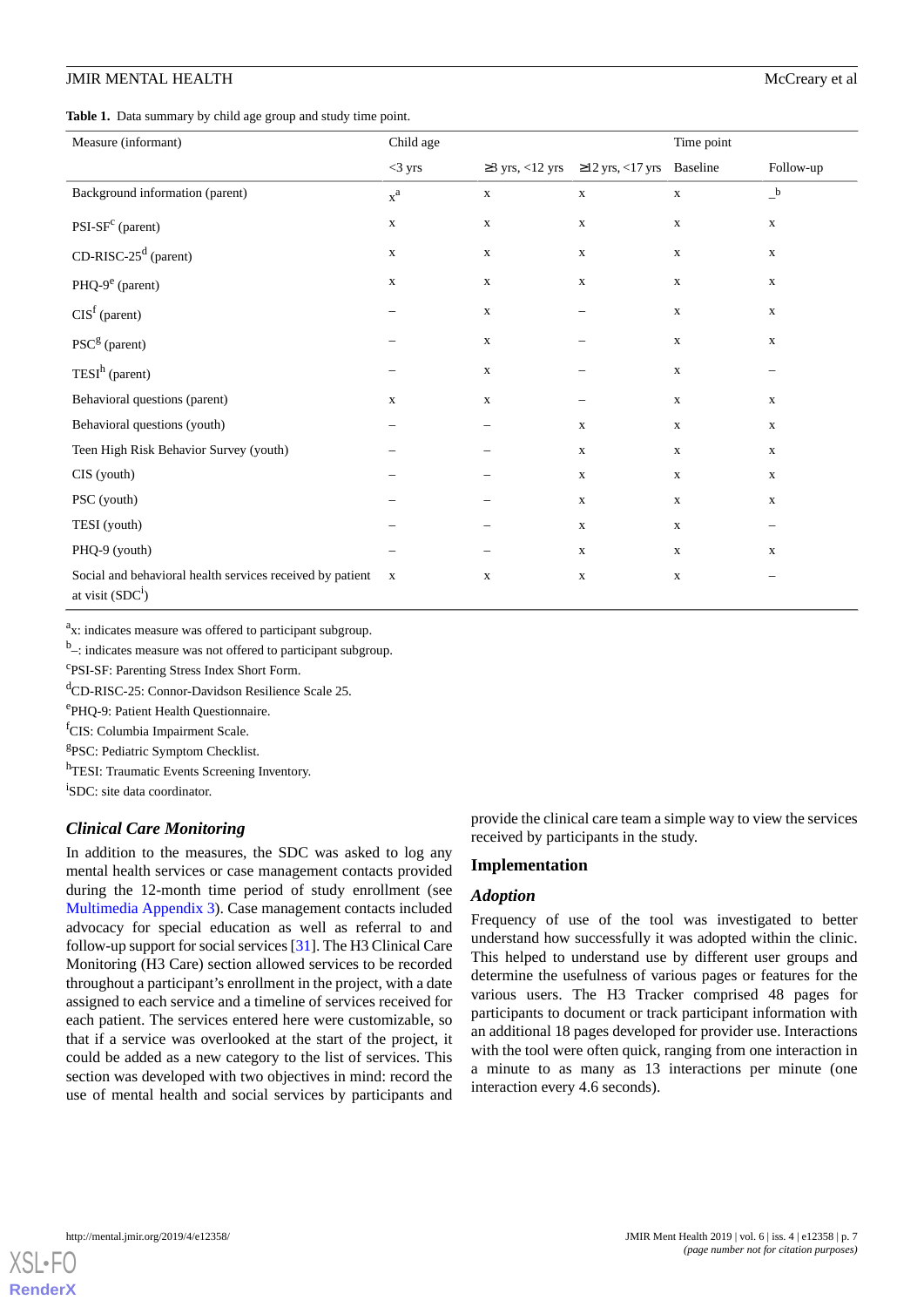<span id="page-7-0"></span>

|  |  | Table 2. Most frequently accessed pages in the H3 Tracker. |  |  |
|--|--|------------------------------------------------------------|--|--|
|--|--|------------------------------------------------------------|--|--|

| Interaction (section)                                            | Accessed, $n$ $(\%)$ |
|------------------------------------------------------------------|----------------------|
| Daily census (Daily Census)                                      | 21,771 (30.03)       |
| Participant contact log (Surveys)                                | 10,389 (14.33)       |
| Participant list (Surveys)                                       | 9025 (12.45)         |
| Survey list (Surveys)                                            | 7806 (10.77)         |
| Home page $(N/A^a)$                                              | 6417 (8.85)          |
| Document clinical care service (H3 Care)                         | 3868 (5.34)          |
| Select patient for clinical care service documentation (H3 Care) | 2398 (3.31)          |

 $\mathrm{a}^{\mathrm{a}}$ N/A: not applicable.

The most used feature of the H3 Tracker was the Daily Census, responsible for 30.03% (21,771/73,949) of the total interactions with the tool. Next was the participant contact documentation page in the Survey section, with 14.33% (10,389/73,949) of the total interactions on the site. Following this was the participant list page (also in the Survey section), with 12.45% (9025/73,949) of total interactions, and the survey list page, with 10.77% (7806/73,949) of total interactions. Additional pages and their uses can be observed in [Table 2.](#page-7-0)

Use of the tool differed by user type, with 96.28% (71,201/73,949) of the interactions completed by the SDC, 3.71% (2744/73,949) by the integrated health assistant or family resource developer, typically filling in when the SDC was out of the office, and less than 1% (4/73,949, 0.01%) by the behavioral health counselor or social worker. For one site, there was no adoption by the behavioral health counselors, despite significant outreach, and uptake was very limited for this role at the other site. There was no adoption at either site by the primary care providers despite outreach.

#### *Feasibility*

The H3 Tracker was used to recruit participants, collect clinic and participant data, and collect participant service use information. A total of 20,166 visits were documented by the H3 Tracker, with 10,986 well-child visits and 9178 sick visits. There were 724 positive screens or clinical overrides, which includes 49 sick visit clinical overrides. Those who accepted H3 services numbered 507, with 340 of these recruited into the study. In total, 277 participants were enrolled in the project using the H3 Tracker and completed a baseline measure, with 1861 clinical care services documented by project staff.

Of the clients who completed a baseline survey, more than one-quarter (79/277, 28.5%) started baseline measures on the same day as their initial clinic appointment, with 24.5% (68/277) completing the baseline measures on that day, presumably using the H3 Tracker in person after their appointment. At 3-month follow-up, 66.8% (185/277) completed a phone interview, consistent with other similar studies [\[36](#page-10-11)[-38](#page-10-12)]. In addition, the 6 and 12-month follow-up response rates were 59.2% (164/277) and 53.3% (56/105) respectively.

#### **Sample Characteristics**

The majority of children in the study were from racial and ethnic minority backgrounds (site 1: Latino 192/202, 95.1%; site 2:

 $X$ SL•FO **[RenderX](http://www.renderx.com/)** African American 71/75, 95%), consistent with general clinic population characteristics. Children in the study were predominantly English speaking, with 75.8% (210/277) reporting their primary language as English. Caregivers were mostly female (263/277, 94.9%) while the gender of children was more evenly distributed, with slightly more male than female (male: 152/277, 54.9%; female: 125/277, 45.1%). Caregivers were most often the parent of the child, with 95.6% (263/275) of cases reported to be the mother or father, 3.6% (10/275) grandparent, and less than 1% (1/275, 0.4%) other legal guardian (nonrelative). Most of the children were younger than 12 years (214/277, 77.3%) and 32.9% (91/277) were younger than 6 years, with a mean age of 8.1 (SD 4.2) years.

# *Discussion*

# **Principal Findings**

Findings from this study suggest that it is feasible to develop a Web-based clinical monitoring and data collection tool using a community-partnered participatory approach for two pediatric integrated care models serving low-income, predominantly racial and ethnic minority children and their families [[33\]](#page-10-8). Through an iterative, partnered approach, capacity was built within the H3 Tracker to serve these dual purposes. Using the Chorus platform enabled the app to be developed visually by study staff, eliminating the need for involvement of computer programmers in the development process. The H3 Tracker had the built-in capacity to allow the primary care/mental health team to chronologically track the delivery of on-site mental health services and case management activities as well as clinical outcomes using standardized child, youth, and parent-reported measures, consistent with national recommendations for a pediatric medical home [\[39](#page-10-13)]. Further, uptake and use of the main features for data collection at baseline and 3 follow-up time points during pilot testing of the care models was highly promising.

Additional modifications could increase adoption, use, and capacity of the H3 Tracker. Having the data integrated into the existing EHR systems could facilitate easier access to the information, increasing the perceived utility of the EHR  $[21,40,41]$  $[21,40,41]$  $[21,40,41]$  $[21,40,41]$  as well as its adoption and use  $[42]$  $[42]$ . While input from clinicians was obtained during the development process, a more engaged approach to obtaining clinician feedback on the tool may be appropriate. Further, including a liaison in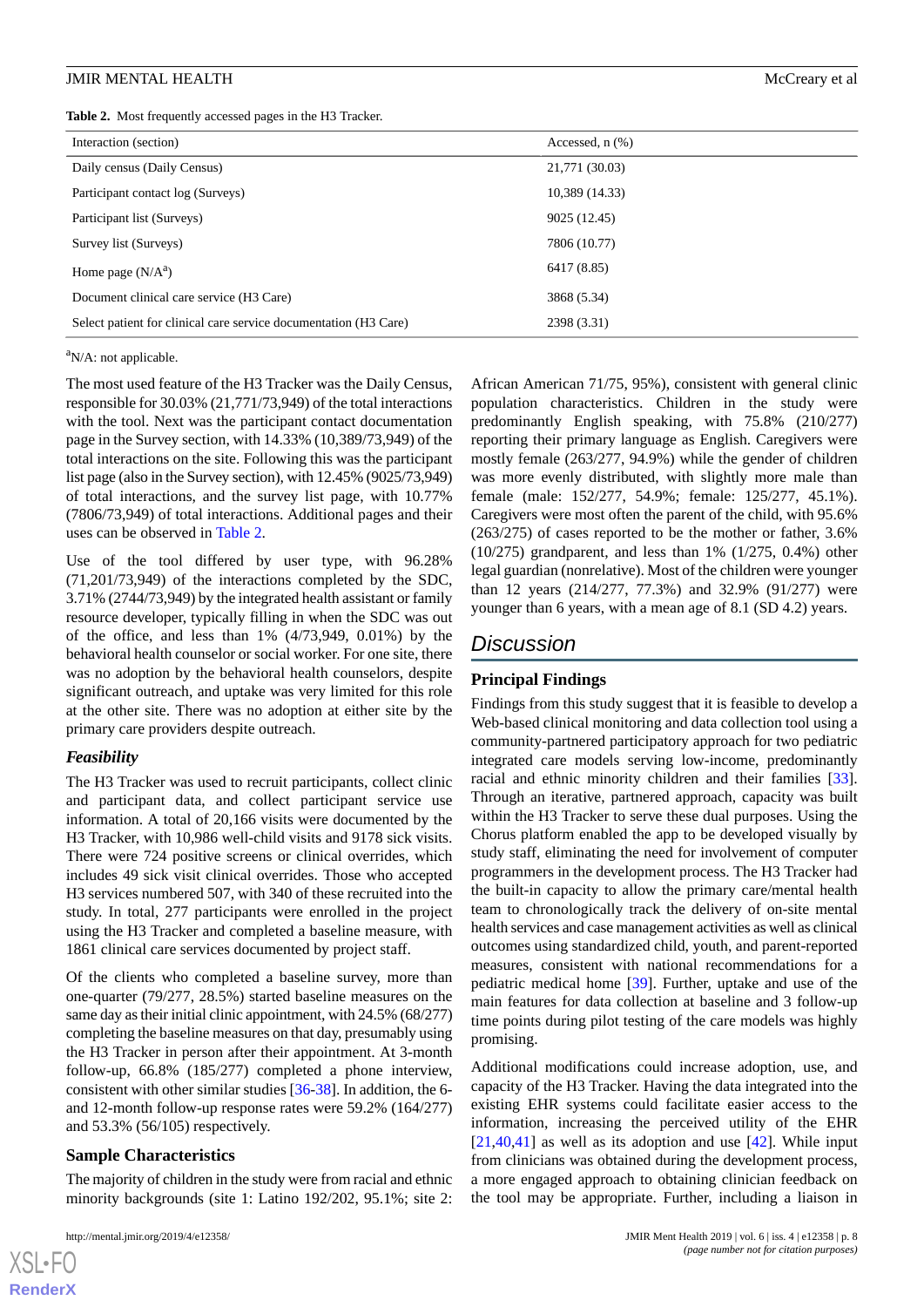integrated care systems has been identified as a key factor to the development and operationalization of integrated care [[43\]](#page-10-17), leading to more effective care integration [[44\]](#page-10-18). Therefore, another step would be to examine whether a technology liaison may improve clinician engagement with the tool to help integrate quality-of-care monitoring into clinical practice. Other modifications of the H3 Tracker could include expanding the main features to accommodate capturing the workflow of usual care processes in addition to mental health and social services and building capacity to communicate health information directly to patients. Future research is needed to develop approaches that facilitate clinician use, reduce end-user burden, and better align with existing workflow, EHR documentation, and billing requirements.

### **Limitations**

Findings from this study should be interpreted in light of several limitations. The purpose of the larger study was to evaluate the care model, so we did not collect the number of screened participants. Further, although capacity was built for three end users, adoption of the H3 Tracker varied by purpose and user groups. Uptake and use as a data collection tool far exceeded use of the tool's capacity to monitor mental health care delivered and clinical outcomes. Low uptake by clinical staff hindered the fidelity of the study, as large parts of the tool went mostly unused. The tool was designed for a research project and not as a permanent feature of clinic workflow, and time demands may have made it difficult for the clinical staff to learn a new tool, given that it would only be a temporary part of clinic processes. In addition, the tool tracked information on a small fraction of

the total clinic population, as most of the information collected by the H3 Tracker was only for those enrolled in the study. A number of studies have outlined the difficulties faced by busy clinic staff in incorporating new technology into their workflow, with usefulness as a key indicator for adoption of the technology [[15,](#page-9-13)[24,](#page-9-19)[42\]](#page-10-16).

#### **Conclusions**

Overall, a tool like the one described here could help assist health care organizations in need of collaborative care coordination but lacking the institutional capacity of larger health care systems. The tool provides a secure, low-cost solution that staff with little to no computer programming experience can develop, tailored to the specific needs of each user and individual clinic, hospital, or other health care facility. The simplicity of the development process could allow multiple care team members to help develop features of the system, which can lead to improved customization to the needs of individual clinics and/or the type of user accessing the system. This leads to a system that is more representative of users' needs, leading to improved usability.

The goal of building a comprehensive system where physical and mental health care is seamlessly integrated is still a very difficult task for many health care providers. Systems such as the one discussed here could be an important bridge to promoting communication across pediatric primary care providers and an embedded mental health team while the hurdles associated with full-scale integration, cost issues, system specifications, type of system to use, and data security and storage are resolved.

#### **Acknowledgments**

This study was funded by the Illinois Children's Healthcare Foundation, California State Behavioral Health Center of Excellence (SB-852), and the National Institute of Mental Health (MH093676-02S1). The authors would also like to acknowledge the clinic partners for their help in developing the tool, including Hannah Chi MPH, Jewel Davies LCPC, Kristen Kenan MPH, MD, Michelle Churchey-Mims MSW, LCPC, Vikki Rompala MSW, LCSW, Lamorris Perry MD, Pastor Dr Willie L Johnson, and Sylvia Gonzalez MPH.

#### <span id="page-8-0"></span>**Conflicts of Interest**

AA is founder of Insight Health Systems, Arevian Technologies, and Open Science Initiative. AA developed the Chorus platform which is licensed to Insight Health Systems from the University of California, Los Angeles.

#### <span id="page-8-1"></span>**Multimedia Appendix 1**

Data flow diagram.

[[PDF File \(Adobe PDF File\), 84KB-Multimedia Appendix 1](https://jmir.org/api/download?alt_name=mental_v6i4e12358_app1.pdf&filename=350e96703b36bb5a5052a28b65be75a0.pdf)]

# <span id="page-8-2"></span>**Multimedia Appendix 2**

Data structure diagram.

[[PDF File \(Adobe PDF File\), 175KB-Multimedia Appendix 2](https://jmir.org/api/download?alt_name=mental_v6i4e12358_app2.pdf&filename=21727bea097f5c8cb24856612592d640.pdf)]

# **Multimedia Appendix 3**

Clinical care monitoring services recorded by the H3 Tracker.

[[PDF File \(Adobe PDF File\), 74KB-Multimedia Appendix 3](https://jmir.org/api/download?alt_name=mental_v6i4e12358_app3.pdf&filename=008c646a68054eb0b3a76818b26f5663.pdf)]

#### **References**

[XSL](http://www.w3.org/Style/XSL)•FO **[RenderX](http://www.renderx.com/)**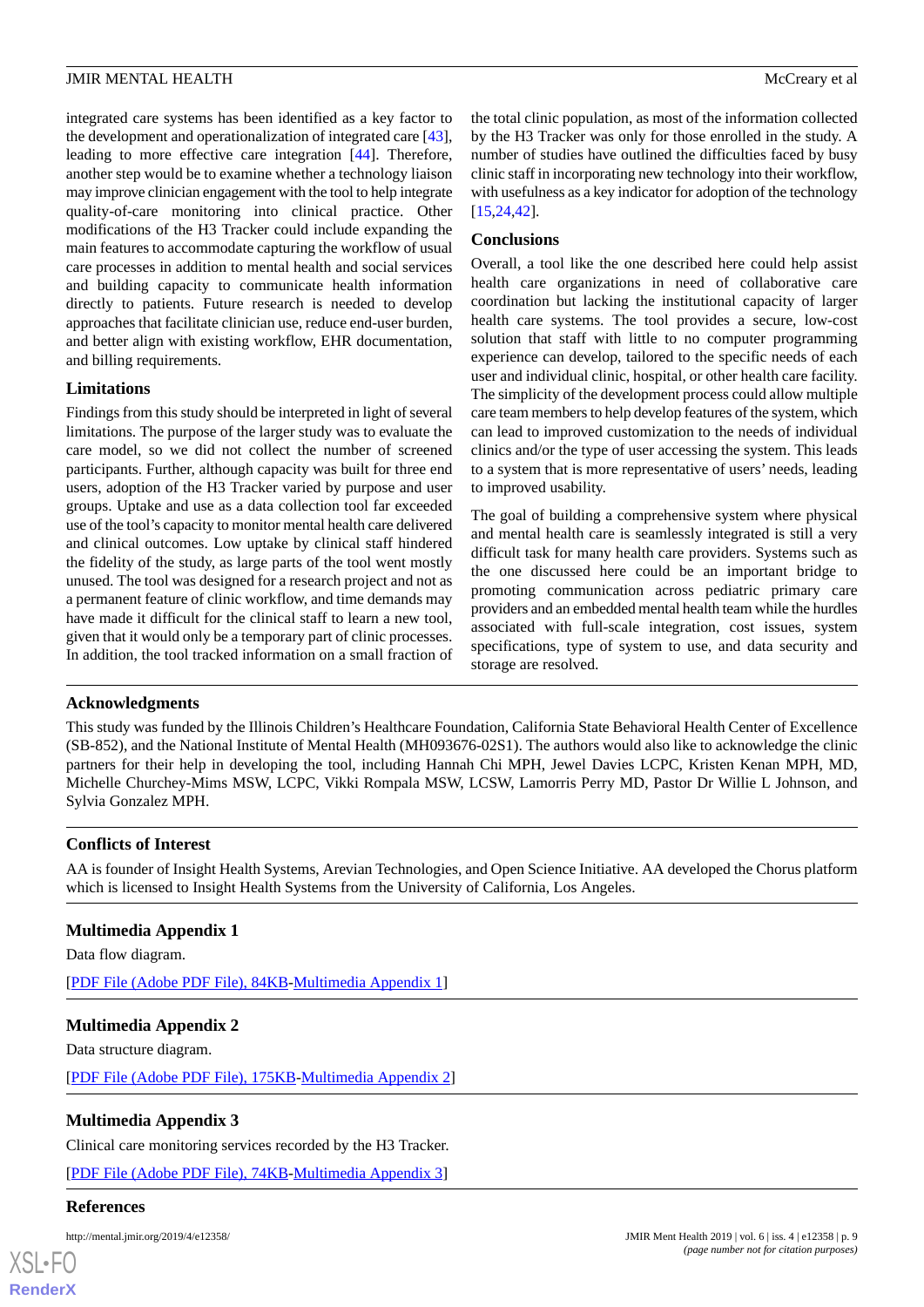- <span id="page-9-0"></span>1. Kelleher KJ, Campo JV, Gardner WP. Management of pediatric mental disorders in primary care: where are we now and where are we going? Curr Opin Pediatr 2006 Dec;18(6):649-653. [doi: [10.1097/MOP.0b013e3280106a76\]](http://dx.doi.org/10.1097/MOP.0b013e3280106a76) [Medline: [17099365](http://www.ncbi.nlm.nih.gov/entrez/query.fcgi?cmd=Retrieve&db=PubMed&list_uids=17099365&dopt=Abstract)]
- <span id="page-9-1"></span>2. Coffey S, Vanderlip E, Sarvet B. The use of health information technology within collaborative and integrated models of child psychiatry practice. Child Adolesc Psychiatr Clin N Am 2017 Dec;26(1):105-115. [doi: [10.1016/j.chc.2016.07.012\]](http://dx.doi.org/10.1016/j.chc.2016.07.012) [Medline: [27837936](http://www.ncbi.nlm.nih.gov/entrez/query.fcgi?cmd=Retrieve&db=PubMed&list_uids=27837936&dopt=Abstract)]
- <span id="page-9-10"></span><span id="page-9-3"></span>3. Croft B, Parish SL. Care integration in the Patient Protection and Affordable Care Act: implications for behavioral health. Adm Policy Ment Health 2013 Jul;40(4):258-263 [\[FREE Full text](http://europepmc.org/abstract/MED/22371190)] [doi: [10.1007/s10488-012-0405-0](http://dx.doi.org/10.1007/s10488-012-0405-0)] [Medline: [22371190](http://www.ncbi.nlm.nih.gov/entrez/query.fcgi?cmd=Retrieve&db=PubMed&list_uids=22371190&dopt=Abstract)]
- <span id="page-9-5"></span>4. Croghan T, Brown J. Integrating mental health treatment into the patient centered medical home.: Agency for Healthcare Research and Quality; 2010. URL: [http://tinyurl.com/y6pnjzsq](https://pcmh.ahrq.gov/sites/default/files/attachments/Integrating%20Mental%20Health%20and%20Substance%20Use%20Treatment%20in%20the%20PCMH.pdf) [accessed 2019-03-21] [\[WebCite Cache ID 772qmYaXx\]](http://www.webcitation.org/

                                772qmYaXx)
- 5. Institute of Medicine. Improving the Quality of Health Care for Mental and Substance-Use Conditions. Washington: National Academies Press; 2006.
- <span id="page-9-2"></span>6. New Freedom Commission on Mental Health—Achieving the promise: transforming mental health care in America.: Department of Health and Human Services URL: [http://tinyurl.com/y3yzsmoh](https://govinfo.library.unt.edu/mentalhealthcommission/reports/FinalReport/downloads/FinalReport.pdf) [accessed 2018-09-27] [[WebCite Cache ID](http://www.webcitation.org/

                                72kd0Yw4R) [72kd0Yw4R\]](http://www.webcitation.org/

                                72kd0Yw4R)
- <span id="page-9-4"></span>7. Mental Health: a report of the Surgeon General. 1999. URL:<https://profiles.nlm.nih.gov/ps/access/NNBBHS.pdf> [accessed 2019-03-21]
- <span id="page-9-6"></span>8. Druss BG, Rohrbaugh RM, Levinson CM, Rosenheck RA. Integrated medical care for patients with serious psychiatric illness: a randomized trial. Arch Gen Psychiatry 2001 Sep;58(9):861-868. [Medline: [11545670](http://www.ncbi.nlm.nih.gov/entrez/query.fcgi?cmd=Retrieve&db=PubMed&list_uids=11545670&dopt=Abstract)]
- <span id="page-9-7"></span>9. Boswell JF, Kraus DR, Miller SD, Lambert MJ. Implementing routine outcome monitoring in clinical practice: benefits, challenges, and solutions. Psychother Res 2015;25(1):6-19. [doi: [10.1080/10503307.2013.817696](http://dx.doi.org/10.1080/10503307.2013.817696)] [Medline: [23885809](http://www.ncbi.nlm.nih.gov/entrez/query.fcgi?cmd=Retrieve&db=PubMed&list_uids=23885809&dopt=Abstract)]
- <span id="page-9-11"></span><span id="page-9-8"></span>10. Lambert M, Whipple J, Hawkins E, Vermeersch D, Nielsen S, Smart D. Is it time for clinicians to routinely track patient outcome? A meta-analysis. Clin Psychol Sci Prac 2003;10(3):288-301. [doi: [10.1093/clipsy.bpg025](http://dx.doi.org/10.1093/clipsy.bpg025)]
- <span id="page-9-9"></span>11. Asarnow J, Kolko DJ, Miranda J, Kazak AE. The pediatric patient-centered medical home: innovative models for improving behavioral health. Am Psychol 2017 Jan;72(1):13-27. [doi: [10.1037/a0040411\]](http://dx.doi.org/10.1037/a0040411) [Medline: [28068135](http://www.ncbi.nlm.nih.gov/entrez/query.fcgi?cmd=Retrieve&db=PubMed&list_uids=28068135&dopt=Abstract)]
- <span id="page-9-12"></span>12. Committee on Children with Disabilities. Care coordination: integrating health and related systems of care for children with special health care needs. Pediatrics 1999;104(4):978-981. [Medline: [10506246](http://www.ncbi.nlm.nih.gov/entrez/query.fcgi?cmd=Retrieve&db=PubMed&list_uids=10506246&dopt=Abstract)]
- 13. Kelleher KJ, Stevens J. Evolution of child mental health services in primary care. Acad Pediatr 2009 Jan;9(1):7-14 [\[FREE](http://europepmc.org/abstract/MED/19329085) [Full text\]](http://europepmc.org/abstract/MED/19329085) [doi: [10.1016/j.acap.2008.11.008\]](http://dx.doi.org/10.1016/j.acap.2008.11.008) [Medline: [19329085](http://www.ncbi.nlm.nih.gov/entrez/query.fcgi?cmd=Retrieve&db=PubMed&list_uids=19329085&dopt=Abstract)]
- <span id="page-9-14"></span><span id="page-9-13"></span>14. Adler-Milstein J, DesRoches CM, Kralovec P, Foster G, Worzala C, Charles D, et al. Electronic health record adoption in US hospitals: progress continues, but challenges persist. Health Aff (Millwood) 2015 Dec;34(12):2174-2180. [doi: [10.1377/hlthaff.2015.0992](http://dx.doi.org/10.1377/hlthaff.2015.0992)] [Medline: [26561387\]](http://www.ncbi.nlm.nih.gov/entrez/query.fcgi?cmd=Retrieve&db=PubMed&list_uids=26561387&dopt=Abstract)
- 15. Anderson JG. Social, ethical and legal barriers to e-health. Int J Med Inform 2007;76(5-6):480-483. [doi: [10.1016/j.ijmedinf.2006.09.016\]](http://dx.doi.org/10.1016/j.ijmedinf.2006.09.016) [Medline: [17064955](http://www.ncbi.nlm.nih.gov/entrez/query.fcgi?cmd=Retrieve&db=PubMed&list_uids=17064955&dopt=Abstract)]
- 16. Cebul RD, Love TE, Jain AK, Hebert CJ. Electronic health records and quality of diabetes care. N Engl J Med 2011 Sep 1;365(9):825-833. [doi: [10.1056/NEJMsa1102519](http://dx.doi.org/10.1056/NEJMsa1102519)] [Medline: [21879900\]](http://www.ncbi.nlm.nih.gov/entrez/query.fcgi?cmd=Retrieve&db=PubMed&list_uids=21879900&dopt=Abstract)
- <span id="page-9-15"></span>17. Chen C, Garrido T, Chock D, Okawa G, Liang L. The Kaiser Permanente electronic health record: transforming and streamlining modalities of care. Health Aff (Millwood) 2009 Apr;28(2):323-333 [[FREE Full text](http://content.healthaffairs.org/cgi/pmidlookup?view=long&pmid=19275987)] [doi: [10.1377/hlthaff.28.2.323\]](http://dx.doi.org/10.1377/hlthaff.28.2.323) [Medline: [19275987\]](http://www.ncbi.nlm.nih.gov/entrez/query.fcgi?cmd=Retrieve&db=PubMed&list_uids=19275987&dopt=Abstract)
- <span id="page-9-17"></span>18. Hillestad R, Bigelow J, Bower A, Girosi F, Meili R, Scoville R, et al. Can electronic medical record systems transform health care? Potential health benefits, savings, and costs. Health Aff (Millwood) 2005;24(5):1103-1117 [\[FREE Full text\]](http://content.healthaffairs.org/cgi/pmidlookup?view=long&pmid=16162551) [doi: [10.1377/hlthaff.24.5.1103](http://dx.doi.org/10.1377/hlthaff.24.5.1103)] [Medline: [16162551\]](http://www.ncbi.nlm.nih.gov/entrez/query.fcgi?cmd=Retrieve&db=PubMed&list_uids=16162551&dopt=Abstract)
- <span id="page-9-18"></span>19. King J, Patel V, Jamoom EW, Furukawa MF. Clinical benefits of electronic health record use: national findings. Health Serv Res 2014 Feb;49(1 Pt 2):392-404 [\[FREE Full text\]](http://europepmc.org/abstract/MED/24359580) [doi: [10.1111/1475-6773.12135\]](http://dx.doi.org/10.1111/1475-6773.12135) [Medline: [24359580\]](http://www.ncbi.nlm.nih.gov/entrez/query.fcgi?cmd=Retrieve&db=PubMed&list_uids=24359580&dopt=Abstract)
- 20. Bates D. Getting in step: electronic health records and their role in care coordination. J Gen Intern Med 2010;25(3):174-176. [Medline: [20127195](http://www.ncbi.nlm.nih.gov/entrez/query.fcgi?cmd=Retrieve&db=PubMed&list_uids=20127195&dopt=Abstract)]
- <span id="page-9-16"></span>21. Madden JM, Lakoma MD, Rusinak D, Lu CY, Soumerai SB. Missing clinical and behavioral health data in a large electronic health record (EHR) system. J Am Med Inform Assoc 2016 Nov;23(6):1143-1149. [doi: [10.1093/jamia/ocw021\]](http://dx.doi.org/10.1093/jamia/ocw021) [Medline: [27079506](http://www.ncbi.nlm.nih.gov/entrez/query.fcgi?cmd=Retrieve&db=PubMed&list_uids=27079506&dopt=Abstract)]
- <span id="page-9-19"></span>22. O'Malley AS, Grossman JM, Cohen GR, Kemper NM, Pham HH. Are electronic medical records helpful for care coordination? Experiences of physician practices. J Gen Intern Med 2010 Mar;25(3):177-185 [[FREE Full text](http://europepmc.org/abstract/MED/20033621)] [doi: [10.1007/s11606-009-1195-2\]](http://dx.doi.org/10.1007/s11606-009-1195-2) [Medline: [20033621](http://www.ncbi.nlm.nih.gov/entrez/query.fcgi?cmd=Retrieve&db=PubMed&list_uids=20033621&dopt=Abstract)]
- 23. Zhang H, Cocosila M, Archer N. Factors of adoption of mobile information technology by homecare nurses: a technology acceptance model 2 approach. Comput Inform Nurs 2010;28(1):49-56. [doi: [10.1097/NCN.0b013e3181c0474a\]](http://dx.doi.org/10.1097/NCN.0b013e3181c0474a) [Medline: [19940621](http://www.ncbi.nlm.nih.gov/entrez/query.fcgi?cmd=Retrieve&db=PubMed&list_uids=19940621&dopt=Abstract)]
- 24. Lluch M. Healthcare professionals' organisational barriers to health information technologies: a literature review. Int J Med Inform 2011 Dec;80(12):849-862. [doi: [10.1016/j.ijmedinf.2011.09.005](http://dx.doi.org/10.1016/j.ijmedinf.2011.09.005)] [Medline: [22000677](http://www.ncbi.nlm.nih.gov/entrez/query.fcgi?cmd=Retrieve&db=PubMed&list_uids=22000677&dopt=Abstract)]

[XSL](http://www.w3.org/Style/XSL)•FO **[RenderX](http://www.renderx.com/)**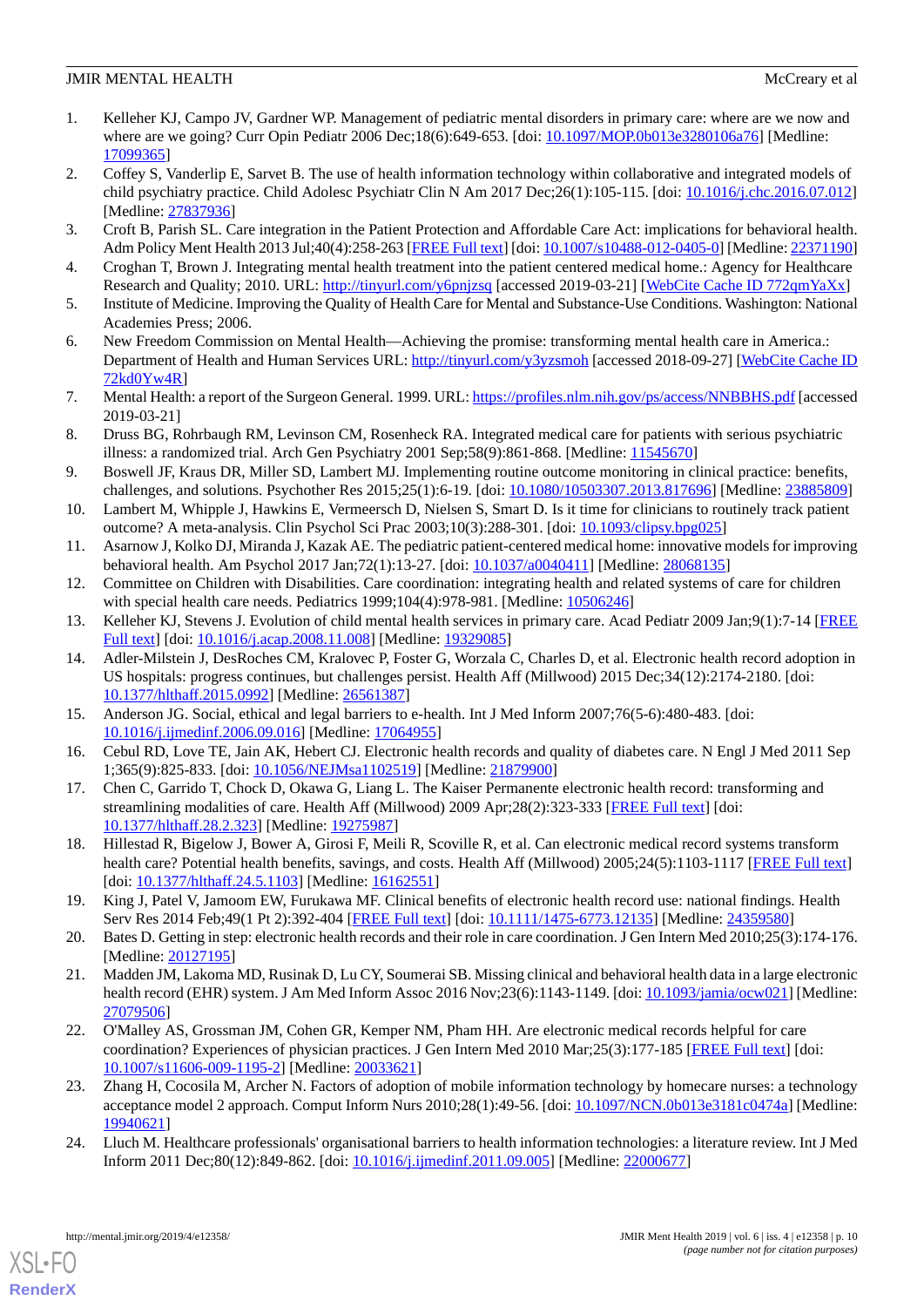- <span id="page-10-1"></span>25. Ratwani RM, Fairbanks RJ, Hettinger AZ, Benda NC. Electronic health record usability: analysis of the user-centered design processes of eleven electronic health record vendors. J Am Med Inform Assoc 2015 Nov;22(6):1179-1182. [doi: [10.1093/jamia/ocv050](http://dx.doi.org/10.1093/jamia/ocv050)] [Medline: [26049532](http://www.ncbi.nlm.nih.gov/entrez/query.fcgi?cmd=Retrieve&db=PubMed&list_uids=26049532&dopt=Abstract)]
- <span id="page-10-2"></span><span id="page-10-0"></span>26. Safdari R, Dargahi H, Shahmoradi L, Farzaneh NA. Comparing four softwares based on ISO 9241 part 10. J Med Syst 2012 Oct;36(5):2787-2793 [[FREE Full text](http://europepmc.org/abstract/MED/21755414)] [doi: [10.1007/s10916-011-9755-5\]](http://dx.doi.org/10.1007/s10916-011-9755-5) [Medline: [21755414](http://www.ncbi.nlm.nih.gov/entrez/query.fcgi?cmd=Retrieve&db=PubMed&list_uids=21755414&dopt=Abstract)]
- <span id="page-10-3"></span>27. Grinspan Z, Banerjee S, Kaushal R, Kern L. Physician specialty and variations in adoption of electronic health records. Applied Clinical Informatics 2013;4(02):225-240. [Medline: [23874360\]](http://www.ncbi.nlm.nih.gov/entrez/query.fcgi?cmd=Retrieve&db=PubMed&list_uids=23874360&dopt=Abstract)
- <span id="page-10-4"></span>28. Miller RH, Sim I. Physicians' use of electronic medical records: barriers and solutions. Health Aff (Millwood) 2004;23(2):116-126 [[FREE Full text](http://content.healthaffairs.org/cgi/pmidlookup?view=long&pmid=15046136)] [Medline: [15046136](http://www.ncbi.nlm.nih.gov/entrez/query.fcgi?cmd=Retrieve&db=PubMed&list_uids=15046136&dopt=Abstract)]
- <span id="page-10-5"></span>29. About Us.: Illinois Children's Healthcare Foundation URL: <https://ilchf.org/about-us/> [accessed 2018-09-27] [[WebCite](http://www.webcitation.org/

                                72koNnoKp) [Cache ID 72koNnoKp](http://www.webcitation.org/

                                72koNnoKp)]
- <span id="page-10-6"></span>30. Zima BT, McCreary M, Kenan K, Churchey-Mims M, Chi H, Brady M, et al. Development and evaluation of two integrated care models for children using a partnered formative evaluation approach. Ethn Dis 2018;28(Suppl 2):445-456 [[FREE Full](http://europepmc.org/abstract/MED/30202198) [text](http://europepmc.org/abstract/MED/30202198)] [doi: [10.18865/ed.28.S2.445](http://dx.doi.org/10.18865/ed.28.S2.445)] [Medline: [30202198](http://www.ncbi.nlm.nih.gov/entrez/query.fcgi?cmd=Retrieve&db=PubMed&list_uids=30202198&dopt=Abstract)]
- <span id="page-10-7"></span>31. Jellinek M. A path beyond advocacy to improve mental health services for children and families: population health management. JAMA Pediatr 2017 Dec 01;171(7):615-616. [doi: [10.1001/jamapediatrics.2017.0216](http://dx.doi.org/10.1001/jamapediatrics.2017.0216)] [Medline: [28492908](http://www.ncbi.nlm.nih.gov/entrez/query.fcgi?cmd=Retrieve&db=PubMed&list_uids=28492908&dopt=Abstract)]
- <span id="page-10-8"></span>32. Arevian A. Chorus Participatory Technology Platform. URL:<http://hss.semel.ucla.edu/portfolio/chorus/> [accessed 2018-09-27] [[WebCite Cache ID 72kZ9tai1\]](http://www.webcitation.org/

                                72kZ9tai1)
- <span id="page-10-9"></span>33. Arevian AC, O'Hora J, Jones F, Mango J, Jones L, Williams PG, et al. Participatory technology development to enhance community resilience. Ethn Dis 2018;28(Suppl 2):493-502 [[FREE Full text](http://europepmc.org/abstract/MED/30202203)] [doi: [10.18865/ed.28.S2.493](http://dx.doi.org/10.18865/ed.28.S2.493)] [Medline: [30202203](http://www.ncbi.nlm.nih.gov/entrez/query.fcgi?cmd=Retrieve&db=PubMed&list_uids=30202203&dopt=Abstract)]
- <span id="page-10-10"></span>34. Jensen RE, Rothrock NE, DeWitt EM, Spiegel B, Tucker CA, Crane HM, et al. The role of technical advances in the adoption and integration of patient-reported outcomes in clinical care. Med Care 2015 Feb;53(2):153-159 [[FREE Full text](http://europepmc.org/abstract/MED/25588135)] [doi: [10.1097/MLR.0000000000000289](http://dx.doi.org/10.1097/MLR.0000000000000289)] [Medline: [25588135](http://www.ncbi.nlm.nih.gov/entrez/query.fcgi?cmd=Retrieve&db=PubMed&list_uids=25588135&dopt=Abstract)]
- <span id="page-10-11"></span>35. Nelson EC, Eftimovska E, Lind C, Hager A, Wasson JH, Lindblad S. Patient reported outcome measures in practice. BMJ 2015 Feb 10;350:7818. [Medline: [25670183](http://www.ncbi.nlm.nih.gov/entrez/query.fcgi?cmd=Retrieve&db=PubMed&list_uids=25670183&dopt=Abstract)]
- <span id="page-10-12"></span>36. Lam P, Hiscock H, Wake M. Outcomes of infant sleep problems: a longitudinal study of sleep, behavior, and maternal well-being. Pediatrics 2003 Mar;111(3):e203-e207. [Medline: [12612272\]](http://www.ncbi.nlm.nih.gov/entrez/query.fcgi?cmd=Retrieve&db=PubMed&list_uids=12612272&dopt=Abstract)
- 37. Rosal MC, Ockene IS, Ockene JK, Barrett SV, Ma Y, Hebert JR. A longitudinal study of students' depression at one medical school. Acad Med 1997 Jun;72(6):542-546. [Medline: [9200590\]](http://www.ncbi.nlm.nih.gov/entrez/query.fcgi?cmd=Retrieve&db=PubMed&list_uids=9200590&dopt=Abstract)
- <span id="page-10-14"></span><span id="page-10-13"></span>38. West CP, Huschka MM, Novotny PJ, Sloan JA, Kolars JC, Habermann TM, et al. Association of perceived medical errors with resident distress and empathy: a prospective longitudinal study. JAMA 2006 Sep 06;296(9):1071-1078. [doi: [10.1001/jama.296.9.1071\]](http://dx.doi.org/10.1001/jama.296.9.1071) [Medline: [16954486](http://www.ncbi.nlm.nih.gov/entrez/query.fcgi?cmd=Retrieve&db=PubMed&list_uids=16954486&dopt=Abstract)]
- <span id="page-10-15"></span>39. Medical Home Initiatives for Children With Special Needs Project Advisory Committee, American Academy of Pediatrics. The medical home. Pediatrics 2002 Jul;110(1 Pt 1):184-186. [Medline: [12093969\]](http://www.ncbi.nlm.nih.gov/entrez/query.fcgi?cmd=Retrieve&db=PubMed&list_uids=12093969&dopt=Abstract)
- <span id="page-10-16"></span>40. Morton S, Shih SC, Winther CH, Tinoco A, Kessler RS, Scholle SH. Health IT-enabled care coordination: a national survey of patient-centered medical home clinicians. Ann Fam Med 2015;13(3):250-256 [\[FREE Full text\]](http://www.annfammed.org/cgi/pmidlookup?view=long&pmid=25964403) [doi: [10.1370/afm.1797](http://dx.doi.org/10.1370/afm.1797)] [Medline: [25964403](http://www.ncbi.nlm.nih.gov/entrez/query.fcgi?cmd=Retrieve&db=PubMed&list_uids=25964403&dopt=Abstract)]
- <span id="page-10-17"></span>41. Cohen GR, Adler-Milstein J. Meaningful use care coordination criteria: perceived barriers and benefits among primary care providers. J Am Med Inform Assoc 2016 Apr;23(e1):e146-e151 [\[FREE Full text\]](http://europepmc.org/abstract/MED/26567327) [doi: [10.1093/jamia/ocv147\]](http://dx.doi.org/10.1093/jamia/ocv147) [Medline: [26567327](http://www.ncbi.nlm.nih.gov/entrez/query.fcgi?cmd=Retrieve&db=PubMed&list_uids=26567327&dopt=Abstract)]
- <span id="page-10-18"></span>42. Lin C, Lin I, Roan J. Barriers to physicians' adoption of healthcare information technology: an empirical study on multiple hospitals. J Med Syst 2012 Jun;36(3):1965-1977. [doi: [10.1007/s10916-011-9656-7\]](http://dx.doi.org/10.1007/s10916-011-9656-7) [Medline: [21336605](http://www.ncbi.nlm.nih.gov/entrez/query.fcgi?cmd=Retrieve&db=PubMed&list_uids=21336605&dopt=Abstract)]
- 43. Kodner DL, Kyriacou CK. Fully integrated care for frail elderly: two American models. Int J Integr Care 2000 Nov 01;1:e08 [[FREE Full text](http://europepmc.org/abstract/MED/16902699)] [Medline: [16902699](http://www.ncbi.nlm.nih.gov/entrez/query.fcgi?cmd=Retrieve&db=PubMed&list_uids=16902699&dopt=Abstract)]
- 44. Wodchis WP, Dixon A, Anderson GM, Goodwin N. Integrating care for older people with complex needs: key insights and lessons from a seven-country cross-case analysis. Int J Integr Care 2015;15:e021 [[FREE Full text\]](http://europepmc.org/abstract/MED/26528096) [Medline: [26528096](http://www.ncbi.nlm.nih.gov/entrez/query.fcgi?cmd=Retrieve&db=PubMed&list_uids=26528096&dopt=Abstract)]

# **Abbreviations**

**EHR:** electronic health record **H3:** Healthy Minds, Healthy Children, Healthy Chicago **PSC:** Pediatric Symptom Checklist **SDC:** site data coordinator **TESI:** Traumatic Events Screening Inventory